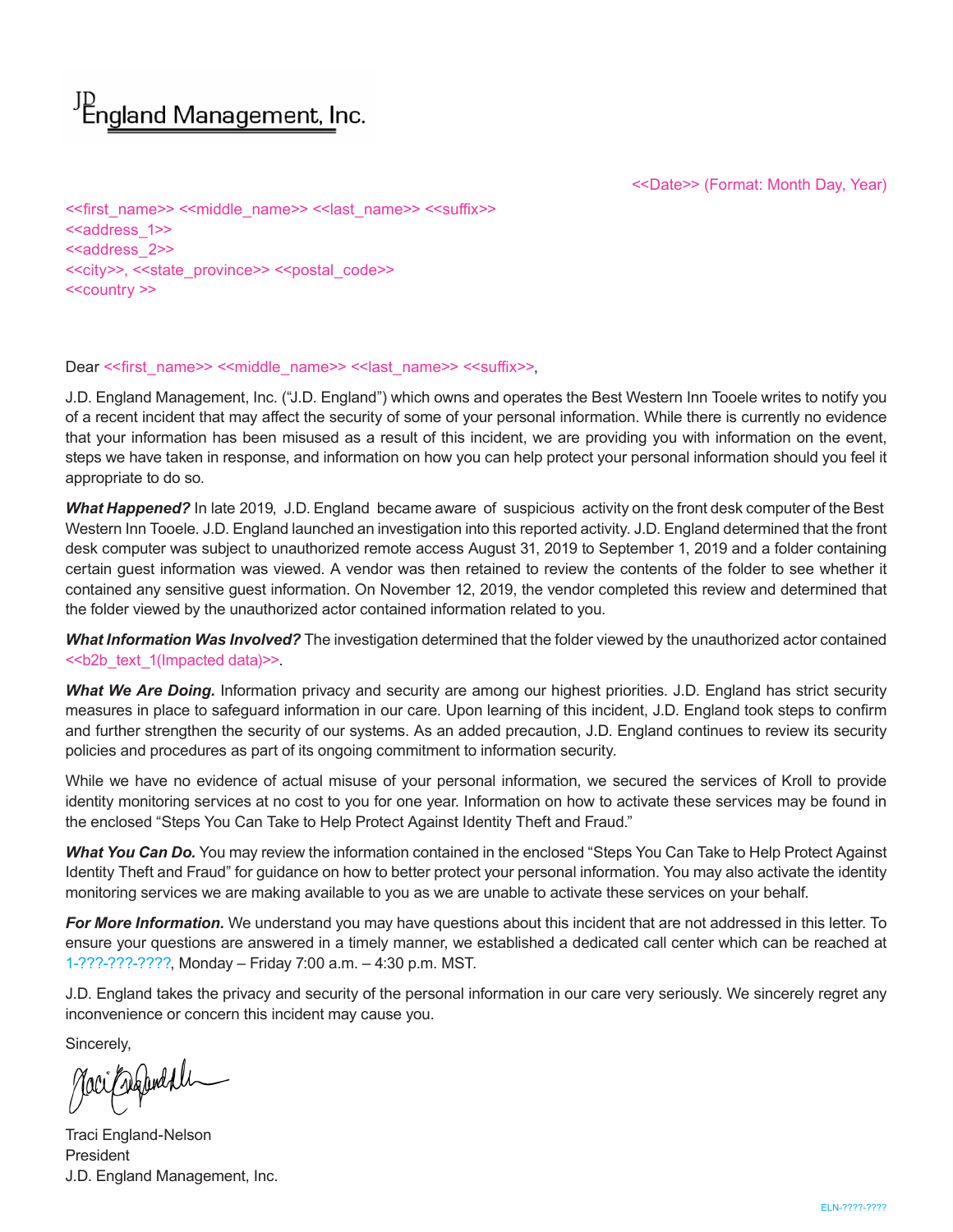## **Steps You Can Take to Help Protect Against Identity Theft and Fraud**

To help relieve concerns and restore confidence following this incident, we have secured the services of Kroll to provide identity monitoring at no cost to you for one year. Kroll is a global leader in risk mitigation and response, and their team has extensive experience helping people who have sustained an unintentional exposure of confidential data. Your identity monitoring services include Credit Monitoring, Fraud Consultation, and Identity Theft Restoration.

Visit <<**IDMonitoringURL>>** to activate and take advantage of your identity monitoring services.

*You have until <<Date>> to activate your identity monitoring services.*

Membership Number: **<<Member ID>>**

Additional information describing your services is included with this letter.

We encourage you to remain vigilant against incidents of identity theft and fraud, to review your account statements, and to monitor your credit reports for suspicious activity. Under U.S. law you are entitled to one free credit report annually from each of the three major credit reporting bureaus. To order your free credit report, visit www.annualcreditreport.com or call, toll-free, 1-877-322-8228. You may also contact the three major credit bureaus directly to request a free copy of your credit report.

You have the right to place a "security freeze" on your credit report, which will prohibit a consumer reporting agency from releasing information in your credit report without your express authorization. The security freeze is designed to prevent credit, loans, and services from being approved in your name without your consent. However, you should be aware that using a security freeze to take control over who gets access to the personal and financial information in your credit report may delay, interfere with, or prohibit the timely approval of any subsequent request or application you make regarding a new loan, credit, mortgage, or any other account involving the extension of credit. Pursuant to federal law, you cannot be charged to place or lift a security freeze on your credit report. Should you wish to place a security freeze, please contact the major consumer reporting agencies listed below:

| <b>Experian</b>                     | <b>TransUnion</b>                | Equifax                                             |
|-------------------------------------|----------------------------------|-----------------------------------------------------|
| PO Box 9554                         | P.O. Box 2000                    | PO Box 105788                                       |
| Allen, TX 75013                     | Chester, PA 19016                | Atlanta, GA 30348-5788                              |
| 1-888-397-3742                      | 1-888-909-8872                   | 1-800-685-1111                                      |
| www.experian.com/freeze/center.html | www.transunion.com/credit-freeze | www.equifax.com/personal/credit-<br>report-services |

In order to request a security freeze, you will need to provide the following information:

- 1. Your full name (including middle initial as well as Jr., Sr., II, III, etc.);
- 2. Social Security number;
- 3. Date of birth;
- 4. If you have moved in the past five (5) years, provide the addresses where you have lived over the prior five years;
- 5. Proof of current address, such as a current utility bill or telephone bill;
- 6. A legible photocopy of a government-issued identification card (state driver's license or ID card, military identification, etc.);
- 7. If you are a victim of identity theft, include a copy of either the police report, investigative report, or complaint to a law enforcement agency concerning identity theft.

As an alternative to a security freeze, you have the right to place an initial or extended "fraud alert" on your file at no cost. An initial fraud alert is a 1-year alert that is placed on a consumer's credit file. Upon seeing a fraud alert display on a consumer's credit file, a business is required to take steps to verify the consumer's identity before extending new credit. If you are a victim of identity theft, you are entitled to an extended fraud alert, which is a fraud alert lasting seven years. Should you wish to place a fraud alert, please contact any one of the agencies listed below:

| <b>Experian</b>                    | <b>TransUnion</b>                | Equifax                          |
|------------------------------------|----------------------------------|----------------------------------|
| P.O. Box 2002                      | P.O. Box 2000                    | P.O. Box 105069                  |
| Allen, TX 75013                    | Chester, PA 19016                | Atlanta, GA 30348                |
| 1-888-397-3742                     | 1-800-680-7289                   | 1-888-766-0008                   |
| www.experian.com/fraud/center.html | www.transunion.com/fraud-victim- | www.equifax.com/personal/credit- |
|                                    | resource/place-fraud-alert       | report-services                  |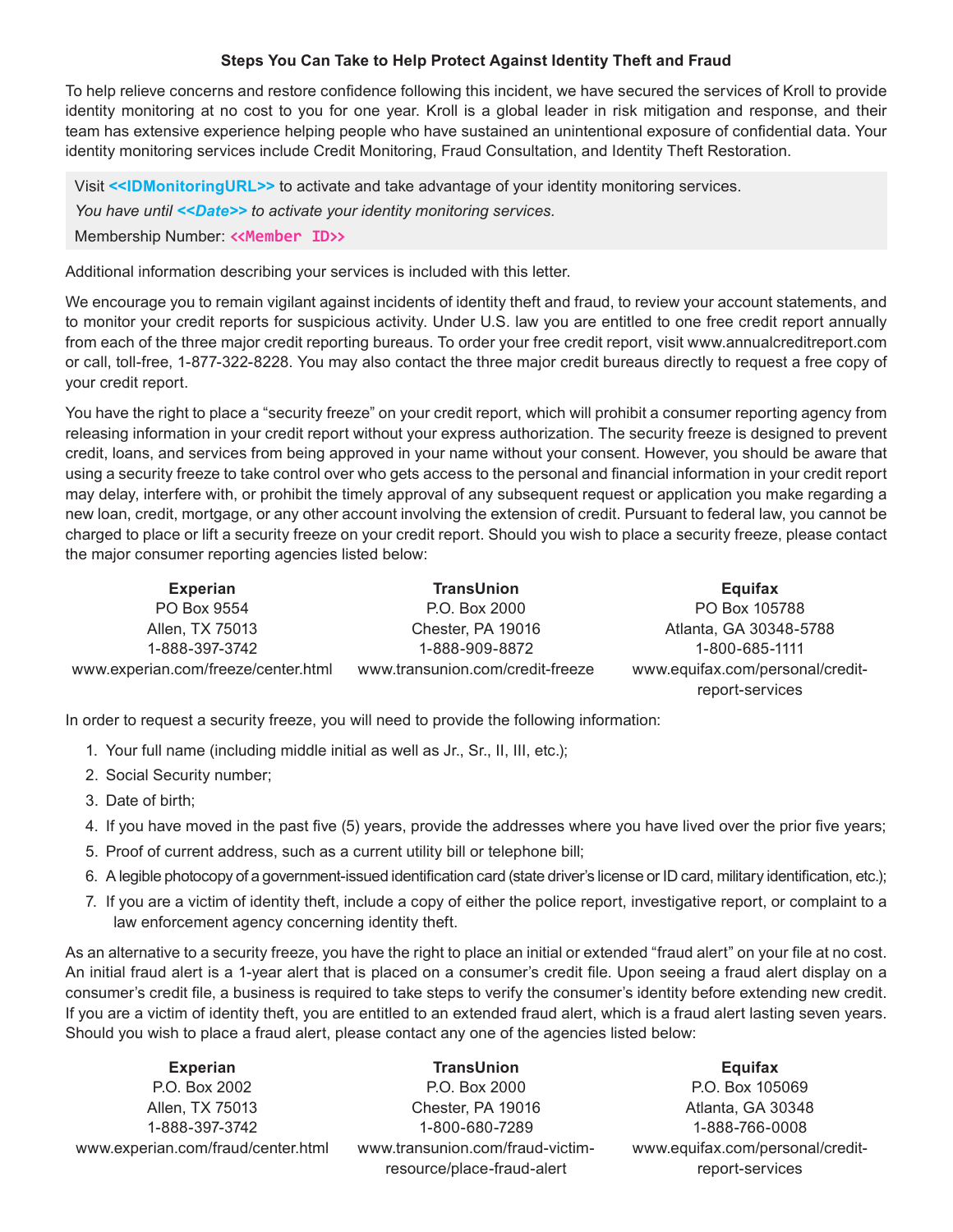You can further educate yourself regarding identity theft, fraud alerts, security freezes, and the steps you can take to protect yourself, by contacting the consumer reporting agencies, the Federal Trade Commission, or your state Attorney General.

The Federal Trade Commission can be reached at: 600 Pennsylvania Avenue NW, Washington, DC 20580, www.identitytheft.gov, 1-877-ID-THEFT (1-877-438-4338); TTY: 1-866-653-4261. The Federal Trade Commission also encourages those who discover that their information has been misused to file a complaint with them. You can obtain further information on how to file such a complaint by way of the contact information listed above. You have the right to file a police report if you ever experience identity theft or fraud. Please note that in order to file a report with law enforcement for identity theft, you will likely need to provide some proof that you have been a victim. Instances of known or suspected identity theft should also be reported to law enforcement and your state Attorney General. This notice has not been delayed by law enforcement.

**For Maryland residents,** the Attorney General can be contacted at 200 St. Paul Place, 16th Floor, Baltimore, MD 21202, 1-410-528-8662, www.oag.state.md.us.

**For New Mexico residents,** you have rights pursuant to the Fair Credit Reporting Act, such as the right to be told if information in your credit file has been used against you, the right to know what is in your credit file, the right to ask for your credit score, and the right to dispute incomplete or inaccurate information. Further, pursuant to the Fair Credit Reporting Act, the consumer reporting agencies must correct or delete inaccurate, incomplete, or unverifiable information; consumer reporting agencies may not report outdated negative information; access to your file is limited; you must give your consent for credit reports to be provided to employers; you may limit "prescreened" offers of credit and insurance you get based on information in your credit report; and you may seek damages from violator. You may have additional rights under the Fair Credit Reporting Act not summarized here. Identity theft victims and active duty military personnel have specific additional rights pursuant to the Fair Credit Reporting Act. We encourage you to review your rights pursuant to the Fair Credit Reporting Act by visiting www.consumerfinance.gov/f/201504 cfpb summary your-rights-under-fcra. pdf, or by writing Consumer Response Center, Room 130-A, Federal Trade Commission, 600 Pennsylvania Ave. N.W., Washington, D.C. 20580.

**For North Carolina residents,** the Attorney General can be contacted at 9001 Mail Service Center, Raleigh, NC 27699- 9001, 1-877-566-7226 or 1-919-716-6000, www.ncdoj.gov. You can obtain information from the Attorney General or the Federal Trade Commission about preventing identity theft.

**For Rhode Island residents,** the Rhode Island Attorney General can be reached at: 150 South Main Street, Providence, Rhode Island 02903; www.riag.ri.gov, 1-401-274-4400. Under Rhode Island law, you have the right to obtain any police report filed in regard to this incident. There are XX Rhode Island residents impacted by this incident.

**For New York residents,** the Attorney General may be contacted at: Office of the Attorney General, The Capitol, Albany, NY 12224-0341; 1-800-771-7755; https://ag.ny.gov/.